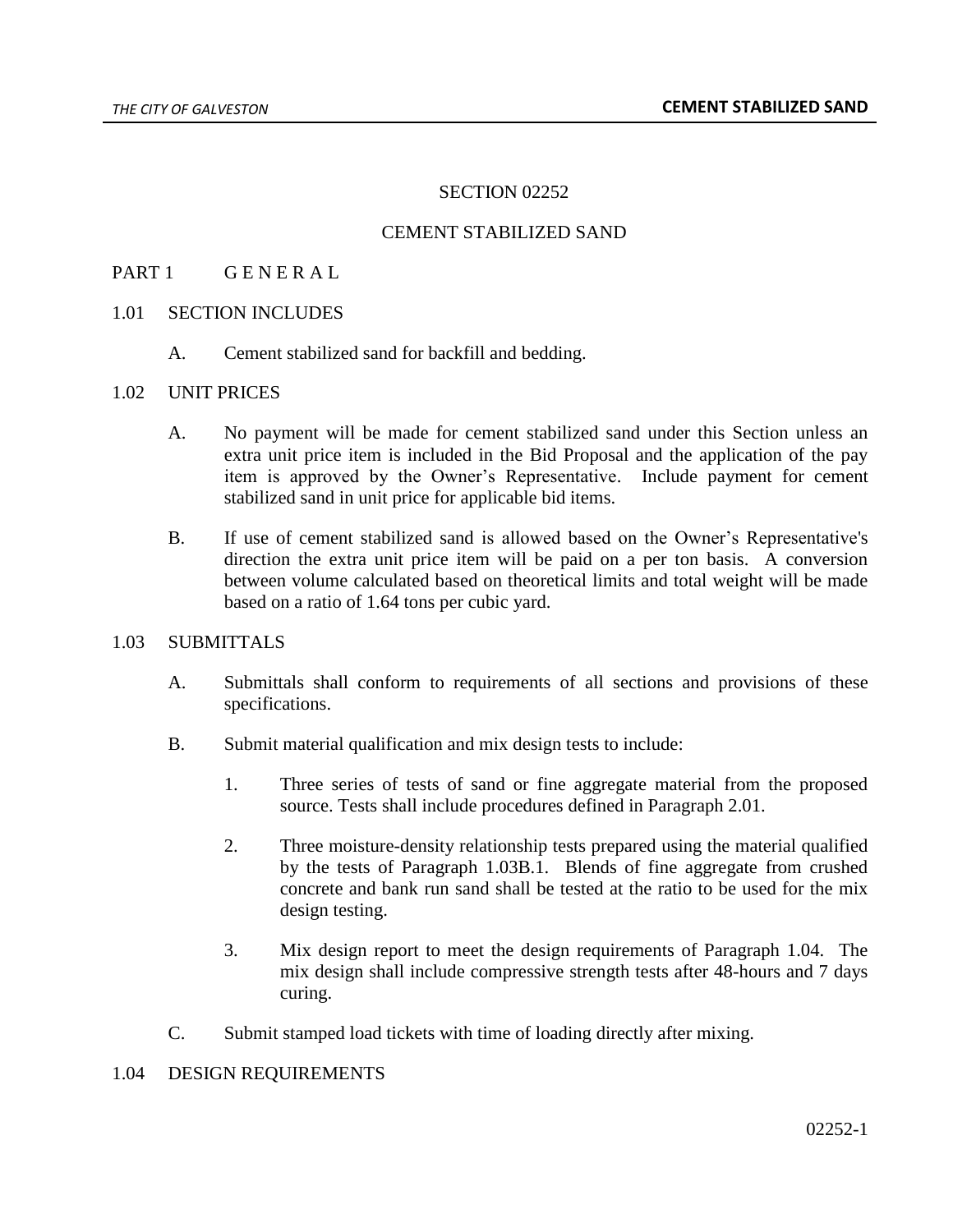- A. Design sand-cement mixture to produce a minimum unconfined compressive strength of 100 pounds per square inch in 48 hours when compacted to 95 percent in accordance with ASTM D558 and when cured in accordance with ASTM D1632, and tested in accordance with ASTM D1633. Mix for general use shall contain a minimum of 1-1/2 sacks of cement per cubic yard. Mix for use as sanitary sewer embedment within 9 feet of waterlines shall contain 2 sacks of cement per cubic yard. Compact mix with a moisture content on the dry side of optimum.
- PART 2 PRODUCTS

# 2.01 MATERIALS

- A. Cement: Type 1 Portland cement conforming to ASTM C150.
- B. Sand: Clean, durable sand meeting grading requirements for fine aggregates of ASTM C33, or requirements for Bank Run Sand of Section 02229 - Utility Backfill Materials, and the following requirements:
	- 1. Classified as SW, SP or SM by the United Soil Classification System of ASTM D2487.
	- 2. Deleterious materials:
		- a. Clay lumps, ASTM C142; less than 0.5 percent.
		- b. Lightweight pieces, ASTM C123; less than 5.0 percent.
		- c. Organic impurities, ASTM C40; color no darker than the standard color.
	- 3. Plasticity index of 4 or less when tested in accordance with ASTM D4318.
- C. Fine aggregate manufactured from crushed concrete meeting the quality requirements for crushed rock material of Section 02229 - Utility Backfill Materials, may be used as a complete or partial substitute for bank run sand. The blending ratio of fine aggregate from crushed concrete and bank run sand shall be defined in the mix design report.
- D. Water: Potable water, free of oils, acids, alkalis, organic matter or other deleterious substances, meeting requirements of ASTM C94.

### 2.02 MIXING MATERIALS

A. Thoroughly mix sand, cement and water in proportions of the mix design using a pugmill-type mixer. The plant shall be equipped with automatic weight controls to ensure correct mix proportions.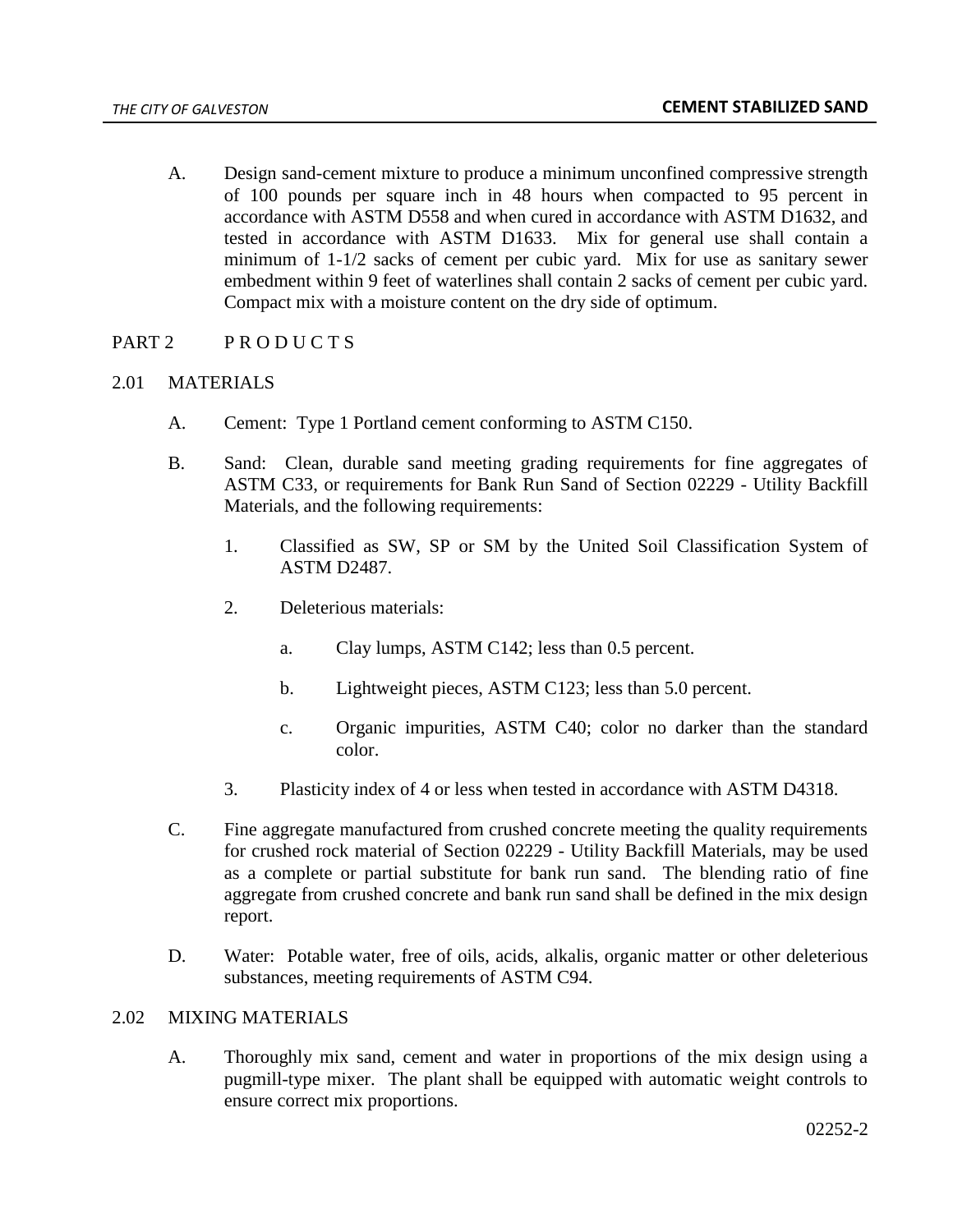- B. Stamp batch ticket at plant with time of loading directly after mixing. Material not placed and compacted within 4 hours after mixing shall be rejected.
- C. No hand mixing is allowed on site.
- PART 3 E X E C U T I O N

## 3.01 PLACING

- A. Place sand-cement mixture in 8-inch-thick loose lifts and compact to 95 percent of ASTM D558, unless otherwise specified. The moisture content during compaction shall be on the dry side of optimum but sufficient for hydration. Perform and complete compaction of sand-cement mixture within 4 hours after addition of water to mix at the plant.
- B. Do not place or compact sand-cement mixture in standing or free water.

## 3.02 FIELD QUALITY CONTROL

- A. Testing will be performed under provisions of Section 01410 Testing Laboratory Services.
- B. One sample of cement stabilized sand shall be obtained for each 150 tons of material placed per day with no less than one sample per day of production. Random samples of delivered cement stabilized sand shall be taken in the field at point of delivery in accordance with ASTM 3665. Obtain three individual samples of approximately 12 to 15 lb each from the first, middle, and last third of the truck and composite them into one sample for test purpose.
- C. Prepare and mold four specimens (for each sample obtained) in accordance with ASTM D 558, Method A, without adjusting moisture content. Samples will be molded at approximately same time material is being used, but no later than 4 hours after water is added to mix.
- D. After molding, specimens will be removed from molds and cured in accordance with ASTM D 1632.
- E. Specimens will be tested for compressive strength in accordance with ASTM D 1633, Method A. Two specimens will be tested at 48 hours plus or minus 2 hours and two specimens will be tested at 7 days plus or minus 4 hours.
- F. A strength test will be average of strengths of two specimens molded from same sample of material and tested at same age. Average daily strength will be average of strengths of all specimens molded during one day's production and tested at same age.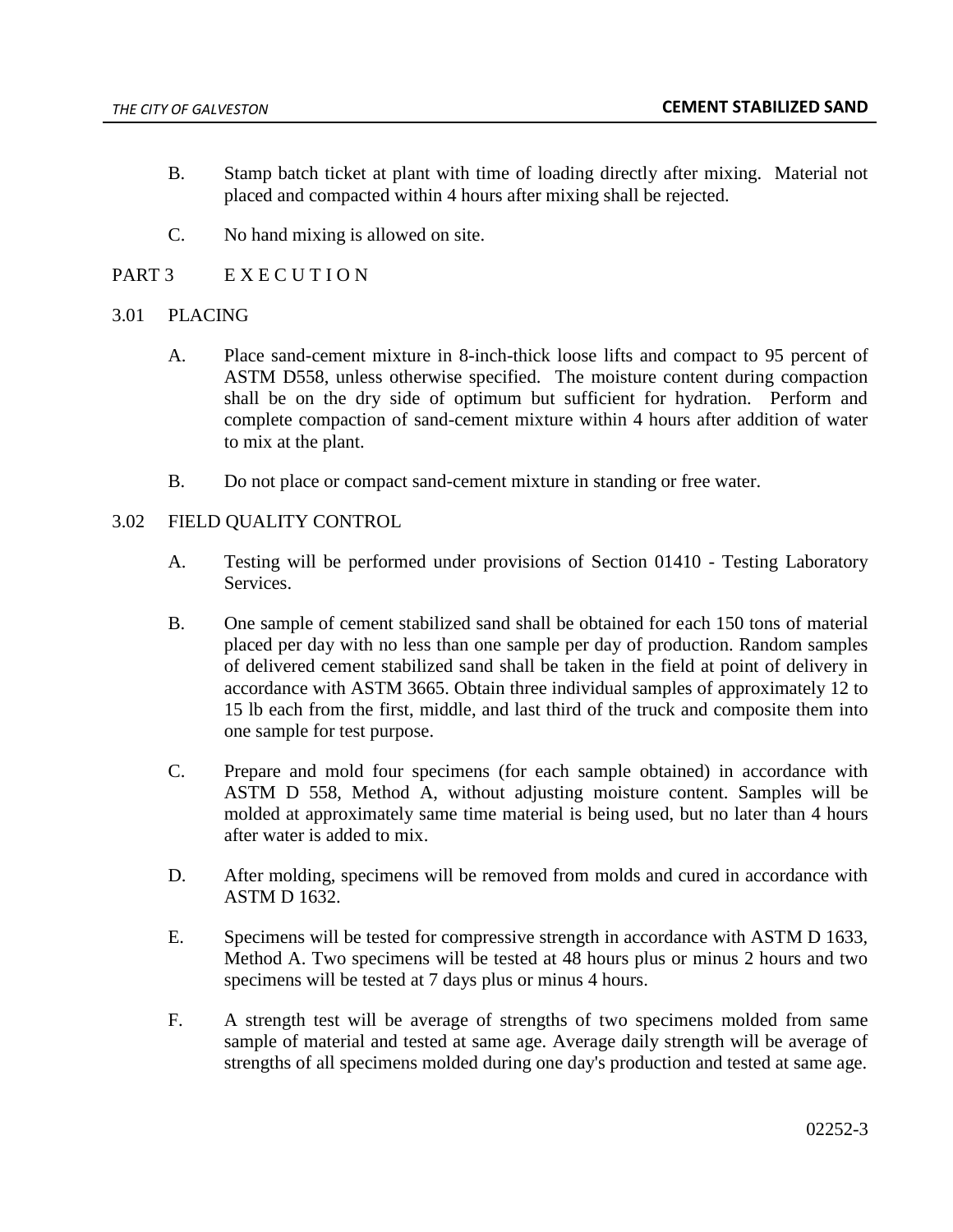- G. Precision and Bias: Test results shall meet recommended guideline for precision in ASTM D 1633 Section 9.
- H. Reporting: Test reports shall contain, as a minimum, the following information:
	- 1. Supplier and plant number
	- 2. Time material was batched
	- 3. Time material was sampled
	- 4. Test age (exact hours)
	- 5. Average 48-hour strength
	- 6. Average 7-day strength
	- 7. Specification section number
	- 8. Indication of compliance / non-compliance
	- 9. Mixture identification
	- 10. Truck and ticket numbers
	- 11. The time of molding
	- 12. Moisture content at time of molding
	- 13. Required strength
	- 14. Test method designations
	- 15. Compressive strength data as required by ASTM D 1633
	- 16. Supplier mixture identification
	- 17. Specimen diameter and height, in.
	- 18. Specimen cross-sectional area, sq. in.

# 3.03 ACCEPTANCE

A. Strength level of material will be considered satisfactory if: 1. The average 48-hour strength is greater than 100 psi with no individual strength test below 70 psi.

2. All 7-day individual strength tests (average of two specimens) are greater than or equal to 100 psi.

- B. Material will be considered deficient when 7-day individual strength test (average of two specimens) is less than 100 psi but greater than 70 psi. See Paragraph 3.04 Adjustment for Deficient Strength.
- C. The material will be considered unacceptable and subject to removal and replacement at Contractor's expense when individual strength test (average of two specimens) has 7-day strength less than 70 psi.
- D. When moving average of three daily 48-hour averages falls below 100 psi, discontinue shipment to project until plant is capable of producing material, which